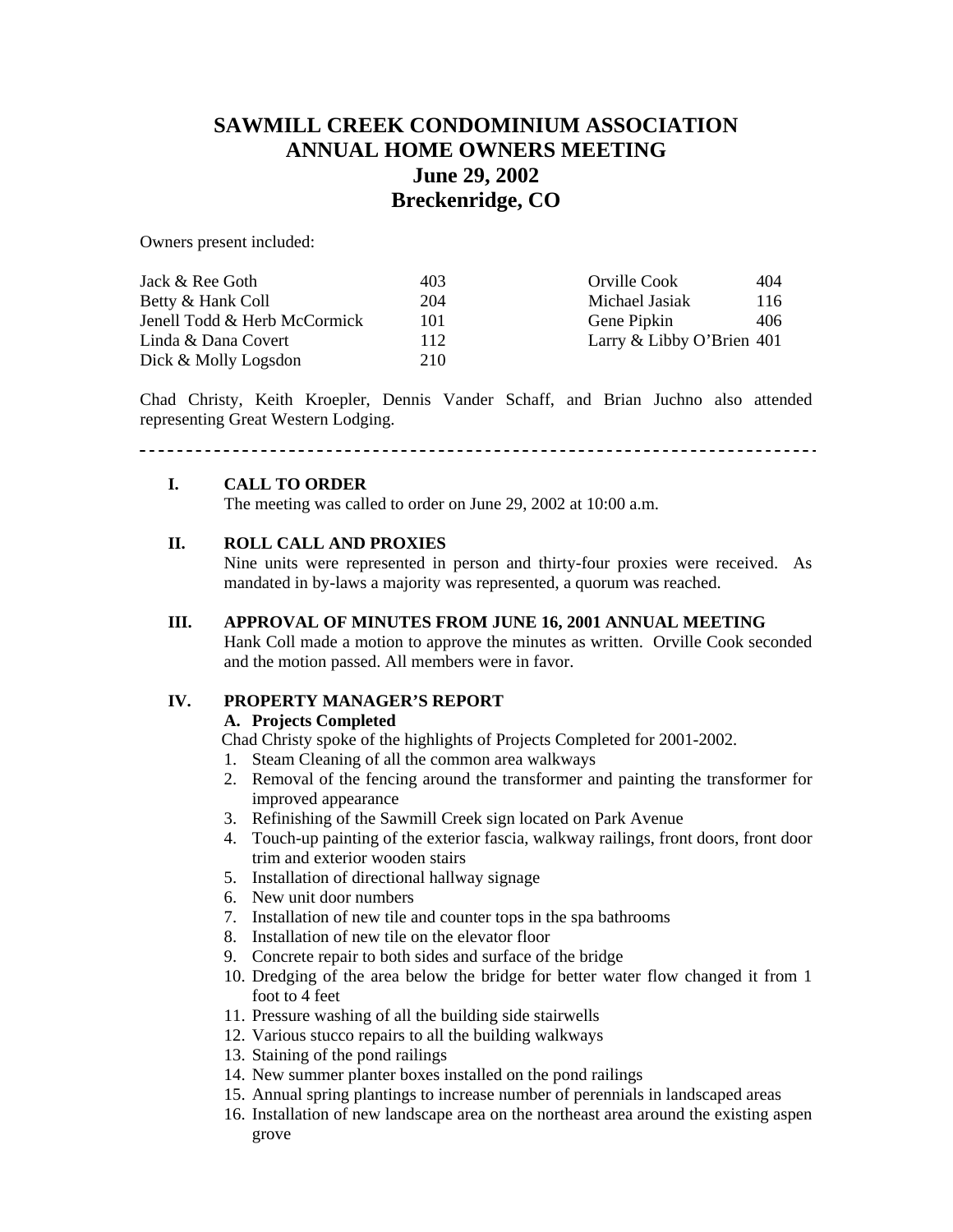Unanimous comments of all attendees were that the grounds and total appearance of Sawmill Creek looked excellent. Chad commented on how much Matt (the on-site manager) enjoys working on the grounds and takes personal pride in the complex.

#### **B. THREE-YEAR PROJECT PLAN**

This has been adjusted slightly from 2001.

Items planned for 2002

- **1.** Item IA. Elevator landing areas on each floor to be either carpeted or tiled to match, estimated cost of \$2,500 to \$4,000.
- **2.** Item IB. Replacement of the northeast walkway/stairs to Park Avenue, estimated cost of \$4,000. Project is planned for mid July.
- **3.** Item IC. Replacement of the stream lining to the bridge area, estimated cost of \$15,000. There are numerous cracks and an area where a hole has developed. The stream lining was put in around 1986-87. Options include either replacing the existing structure or researching a more natural rock lining. The hope is that this will eliminate some of the icing problems that we have as well.
- **4.** Item ID. Installing a heat system below the bridge to prevent winter ice buildup, estimated cost of \$4,000.

Items to be considered for 2003

- **5.** Item IIA. Dredging the pond area to remove debris and to restore it to its original depth, with an estimated cost of \$12,000 to \$15,000. This will need to be done approximately every 10 years or so.
- **6.** Item IIB. New elevator door and operating system, estimated cost of \$16,000 (current replacement cost of \$14,300). This item was on the project list for last year and has been moved back a year. It will be completed within the next one or two years. The original door system motor has been replaced several times.
- **7.** Item IIC. At some point the bridge will outlive itself and need to be replaced. This has been researched in the past and this replacement needs to be addressed in an uncertain number of years.
- **8.** Item IID. Continued touch up painting of the building, estimated cost of \$2,000.
- **9.** Item IIE. Concrete repair or replacement along the pond railing, estimated cost unknown. There is a concrete walkway that comes to a stop at a concrete patch, which is disintegrating. Current thinking is to create a deck area at water level so people could enjoy the day and feed the fish.

Items to be considered for 2004

- **10.** Item IIIA. Complete building painting, estimated cost between \$70,000 and \$90,000. The south side will certainly need to be addressed if not the entire complex. A lot of touch up painting is done but there are areas that are not easily accessible. The south and west face take a lot more sun stress, so those sides only may be painted.
- **11.** Item IIIC. Upgrading the irrigation system to be completely automated, estimated cost of \$10,000. Removal of all hoses, visible sprinkler heads, etc. A question was asked in regards to possibly upgrading the system a little bit at a time rather than all at once. Chad agreed that upgrading the system sections at a time would be beneficial. The question was asked if the sprinkler system on the north side had been corrected so that it wasn't seeping in the garage anymore. Further comments stated that the water was in fact dripping into the storage room. It was suggested to look at the minutes from about 3 years ago because it was believed that this issue was to be taken care of while under East-West management. It was supposed to have been torn out. Chad commented that the project should be researched immediately. There was also a question as to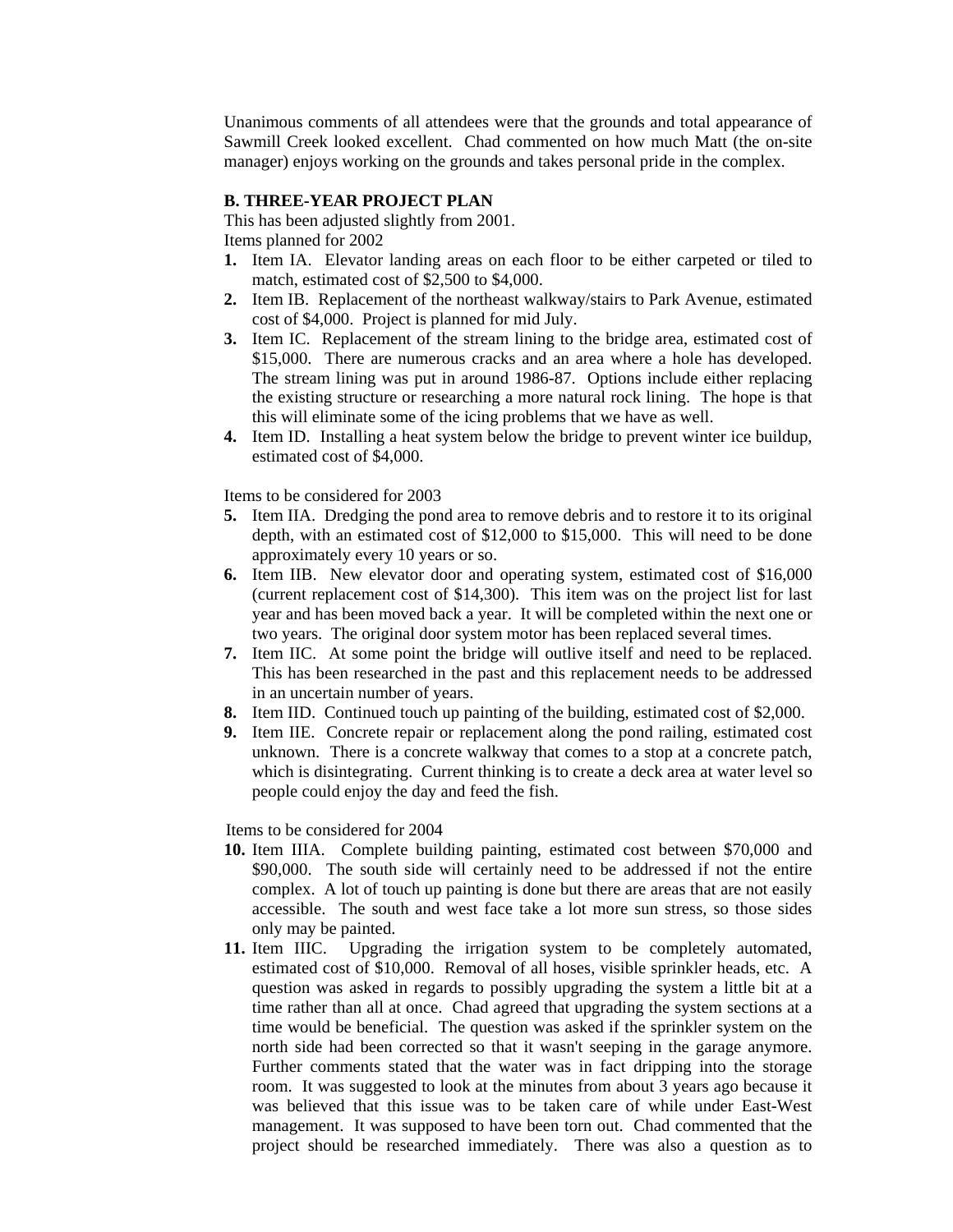whether the overlay or underlay barrier had been damaged so that the water came down through that layer. In the past it had been discussed that the sod should be torn up to that layer and re-doing the barrier. It was also suggested that it should be sloped away from the building. It was commented that there is a lot of corrosion and there is a question as to whether there is any structural damage. Attendees confirmed that the past management company had not followed through on this issue.

**12.** Item IIID. Asphalt overlay of the driveway entrance, estimated cost of \$10,000. We could have the asphalt sealed. Sealing it would be a more inexpensive way to maintain an appearance. The comment was made that the patchwork is holding up pretty well. There was a major patch done about 2 years ago down the center and it's holding up well. The comment was made that it has not been seal coated; sealing will be performed for both maintenance and sealing purposes.

## **C. FUTURE ITEMS FOR CONSIDERATION**

- **1.** Item IVA. Electronic key card system, estimated cost \$32,000. Chad stated that he felt a key card system was more of a luxury than a necessity, especially because of the cost of the project.
- **2.** Replacing the walkway carpets. We feel that this project is a necessary cosmetic item and will need to be replaced once the carpet has lived out its full life. We feel that it will be necessary in another 2-3 years.
- **3.** Updating the exterior walkway lighting. The entrance from the driveway to the south building needs more light. Chad discussed dressing up the exterior to make it warmer. Adding some Christmas lights creates definition and lighting throughout the ski season.

#### **ADDITIONAL DISCUSSION ITEMS**

Some in attendance asked to have the carpets vacuumed and more often. Chad stated that the carpets are vacuumed constantly. Brian noted that the carpets were just steam cleaned professionally in June. Chad stated that at least one floor was vacuumed every day, and he also pointed out that the building was almost 75% occupied at this time as well, which would contribute to the carpets not looking freshly vacuumed all the time. Another comment was made that the big vacuum purchased by the Association does not seem to work very well. Chad stated that it does have some problems on the uneven surfaces, and that the problem will be researched.

A request was made to clean the elevator more often. Chad said that the elevator is mopped every day. Brian commented that the contractors that are in and out of the complex do not pick up after themselves and, as a result, the elevator takes a lot of abuse. Brian commented that the elevator door is painted nearly once per week because of the abuse it gets from the traffic. Extra attention will be given to the elevator floor and carpets.

It was asked if Great Western Lodging could get a security deposit from the contractors. Chad stated that it would not be manageable due to the fact that there are almost always contractors in some of the units and Great Western Lodging is unaware of their schedules. There is not a problem with cleaning up after contractors, or vacuuming and mopping as needed.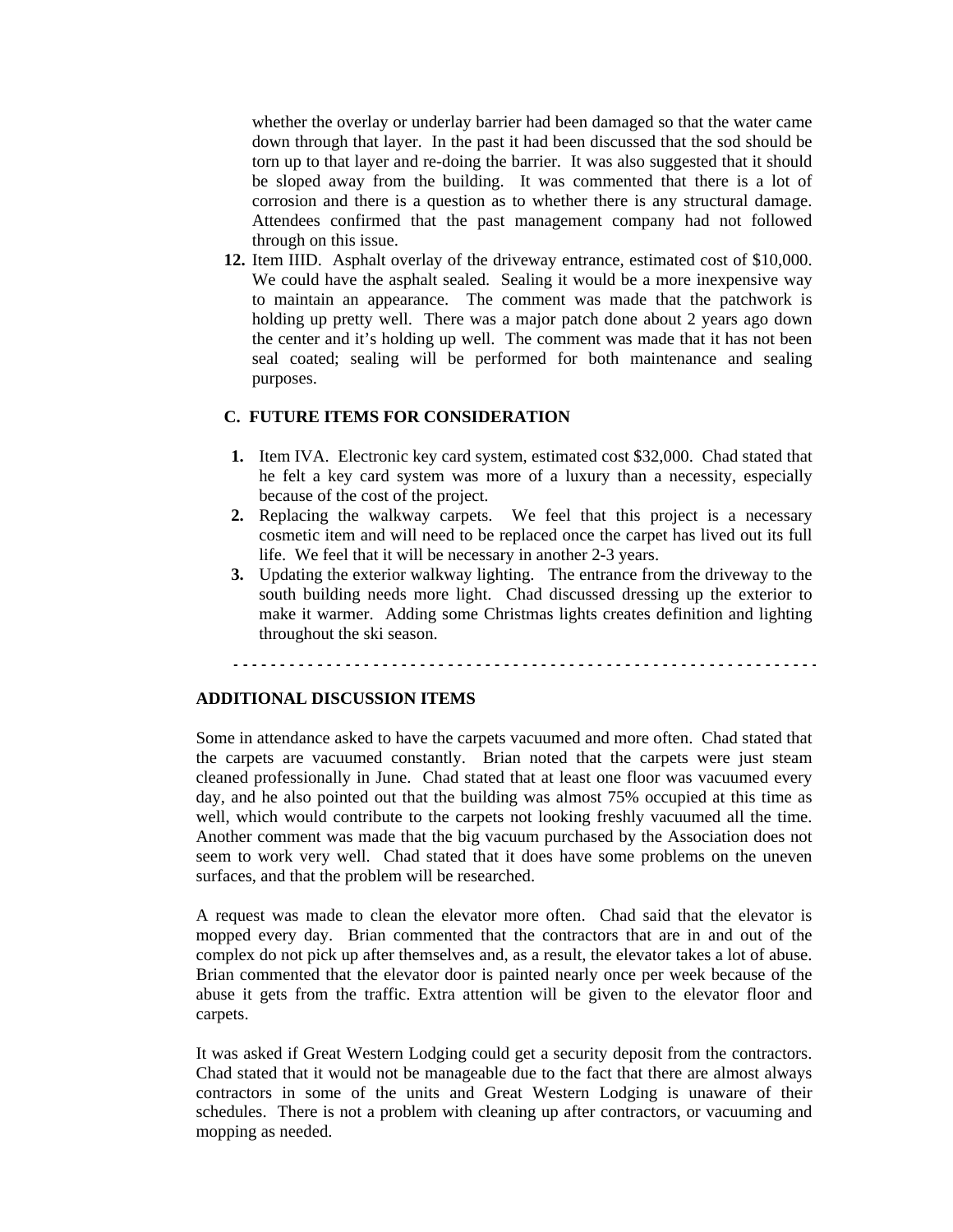Brian said that the tile grout in the elevator does need to be re-sealed again. This will be completed when occupancy is down in the fall.

Chad commented that there are fewer quiet times during the summer months than there used to be in order to accomplish all of the projects that require less traffic.

It was said that since Great Western Lodging took over, the overall look of the entire complex is really nice and the flowers dress up the property nicely. Chad said that he had been corresponding with Andreas of East/West and he even commented on how nice the building looked as well.

Various attendees also mentioned that Matt is doing a great job and that it is good to have Matt, Heather and Brian on-site. Chad said that he feels that having on-site management is an important aspect. Attendees also said that the complex was "First Class" and that the operations staff had great attitudes. Chad said that the tell tale sign of the turn around point is the fact that the real estate community is back into the project. Great Western Lodging has pushed the rental side as well as the community side. Chad stated that Great Western Lodging is very enthusiastic to be here.

Jenell Todd stated that she was very happy that she did not have any items missing from her unit this year and the higher standard of cleaning is greatly appreciated.

### **GENERAL DISCUSSION**

Chad said that he has copies of the Tetra Tech report to be submitted with the 2002 minutes. The report/pictures explain the 4-foot glacier like flow down to the bridge. This will be addressed as well as the lining in the stream. A comment was made that there must be somewhere to slow the water down. Ground water is the problem in the winter, which has increased in water flow from 10 years ago. Great Western Lodging needs to take everything into consideration.

Last year it was stated that the Association would not be in any position for a discount on building insurance. The Sawmill Creek HOA will have to stay with high insurance costs for another twelve months, and next February the Association will continue shopping and try to get the rates reduced. Today's insurance market is one with more buyers than sellers, which is called a "capacity crisis". The upshot is any account with loss problems or fire risk (Colorado this year) is at the mercy of the seller of the insurance.

Fifteen of fifty-three owners have received a letter from their mortgage company stating that they need to have flood insurance. It comes down to the terms of each individual mortgage company. The latest quote that we received was \$6000/year for the Homeowner's Association to have flood insurance. This would be quite a large expense to the Associaiton at this time. Mike Jasiak urged owners to check their appraisal paperwork. If the appraisal states that their unit is not in the flood zone, then the owner should not have to get flood insurance. It was suggested that the association get flood insurance and possibly bill the homeowner's for it. Due to the minority of owners affected by flood insurance, attendees agreed to have individual owners pursue further by writing letters to their Congressman. Hank Coll suggested that homeowners research their status with each individual title company.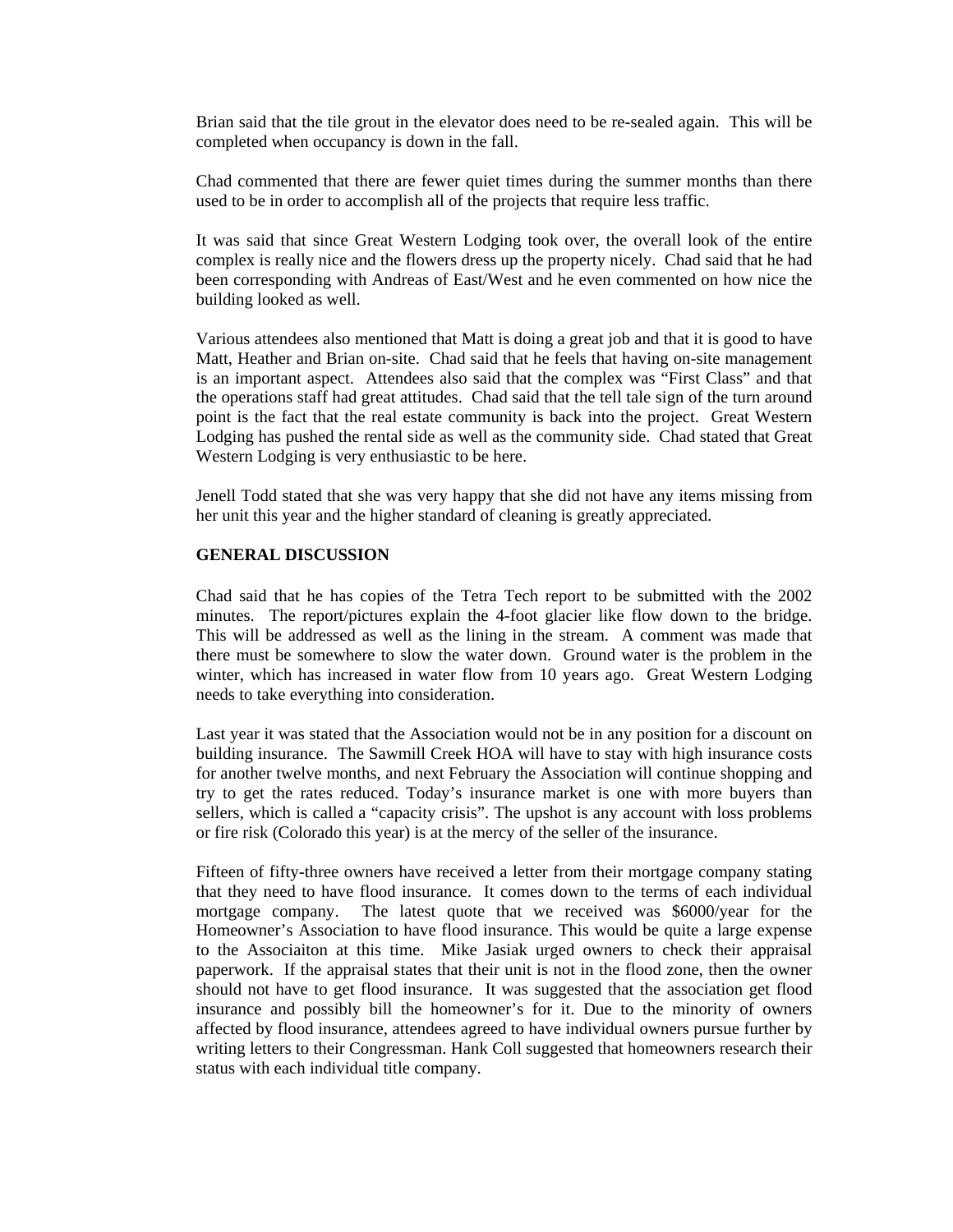## **V. FINANCIAL REPORT**

## **A. 2001 YEAR END**

Profit and Loss Budget vs. Actual for 2001

This report has never been presented in a homeowners meeting in the last five years, which is a complete overview including the adjusting entries by our CPA. For 2001 we had a budgeted net loss of \$13,125.00. The actual net loss of \$10,553.00 included a non-cash expense item. When you look at the expense categories, line 8050 is a depreciation expense; therefore in actuality for a cash point of view, the Association was only at a \$6,909.00 actual net loss. Management cost was maintained and a few of the projects from last year were aggressively handled. Hank Coll questioned what fixed asset is being depreciated. There is no definitive answer because it was rolled over from East/West Resorts accounting. It will be written off in a period of three years.

### **B. 2002 CURRENT**

We have a budgeted net loss of \$4,911.00 through May 2002, and is currently showing a net profit of \$11,675.00. Due to an insurance payment schedule of June 1, 2002 for \$11,112.00 the Association is actually at a net profit of \$563.00 or a positive \$5,474.00 year to date over budget. All bank accounts at First Bank have been closed and the monies transferred into Weststar accounts. The Association operates with very little in its checking account and transfers funds from savings as needed. A reserve bank account has been opened with a current balance of \$57,916.00. A portion of the monthly dues will automatically be deposited into the reserve account each month to equal \$19,000.00 annually. Due to the Association's future projects, a reserve fund baseline of \$40,000.00 needs to be maintained. It was discussed that there will be a dues increase in the near future to allow the reserve to grow. It was also discussed that fifteen percent of annual gross dues income would be a comfortable level to maintain. All members attending agreed to an increase to help subsidize previously outlined projects.

## **VI. NEW BUSINESS**

#### **A. AUTOMATIC PAYMENT PLAN**

Twenty-two of the fifty-three homeowners are signed up for automatic payment withdrawal for Association dues. Ideally, there should be as many owners as possible in the system. Having more people on automatic payment will lower the cost or prevent the cost of account management from rising in the future. Additionally it provides the funds to the association every month on a timely basis. It is secured, executed on-line and with authorization for dues only. There has never been a double payment/withdrawal error in the fourteen months that the system has been in place. It is suggested that all owners sign up for the automatic payment system. At some point the board will want this to be a mandatory situation and the association will charge the homeowner a surcharge is not in the program. A unit banking information sign-up form is enclosed.

### **B. LAWSUIT**

High Peaks Construction was secured two summers ago to replace the roofs and ice melt system. They stopped working before the completion of the punch list during the transition of East/West and Great Western Lodging. Months passed without conversation with High Peaks. Faxes and letters from our attorney were sent to them to let them know what still needed to be completed on the project. Last spring, High Peaks sent some blanket invoices (plywood- \$5,000, electrical -